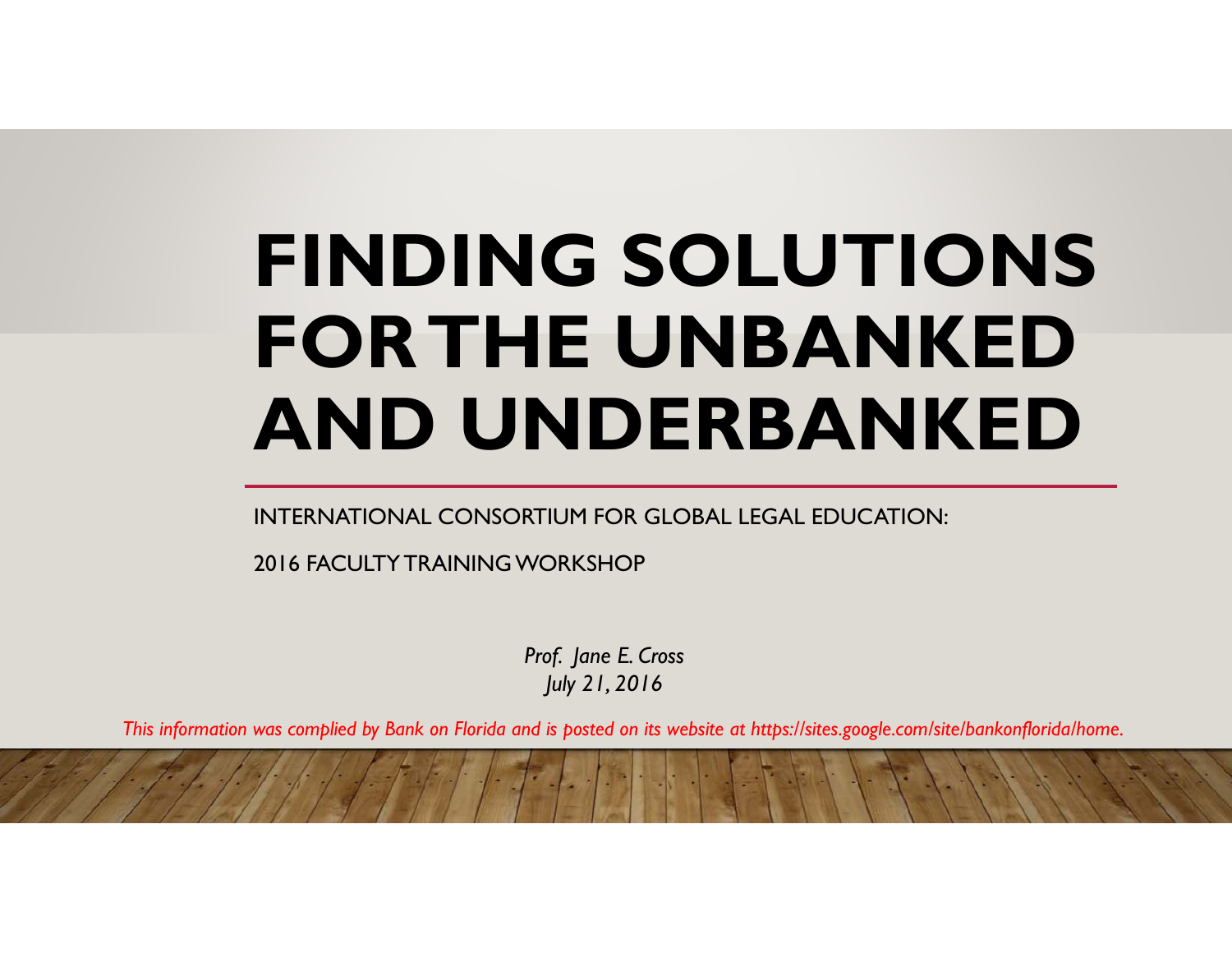## **CHARACTERISTICS OF UNBANKED FLORIDA**

Households more likely to be unbanked than the population as a whole are those:

- –With a black, Hispanic non-black, or American Indian/Alaskan householder; or
- –Where Spanish is the only language spoken at home; or
- –With a householder that is a foreign-born noncitizen; or
- –That are family households with an unmarried female or male family householder; or
- –Earning less than \$30,000; or
- –With a householder holding less than a high school degree; or
- –With a householder under age 45.

(Source: https://sites.google.com/site/bankonflorida/home/characteristics‐of‐unbanked)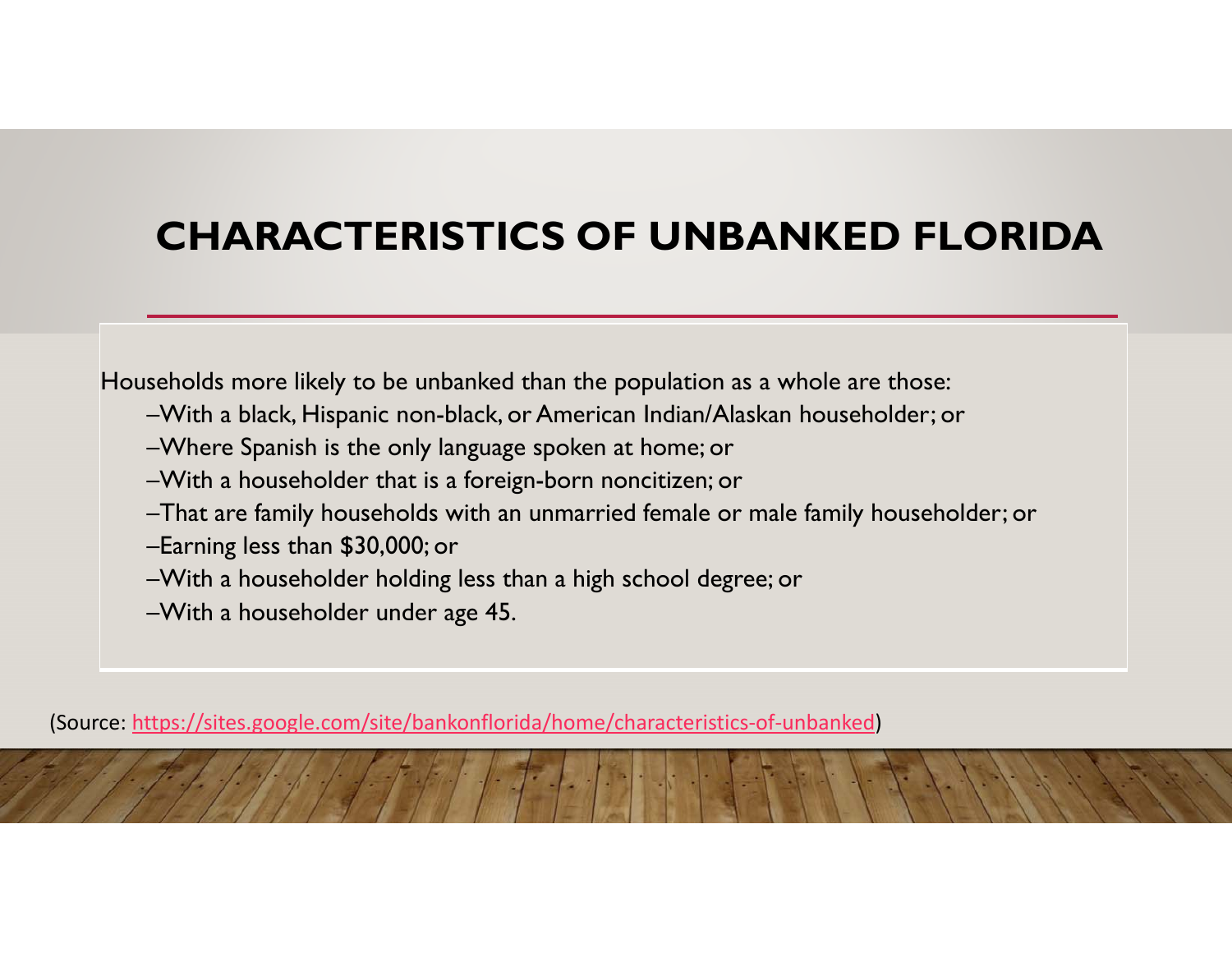## **CONSEQUENCES OF UNBANKED**

- \$8 billion in fees to alternative servicers (includes pay day loan fees)
- Average charge for cashing paycheck-\$40.
- \$1000-\$2000 annually for check cashing services
- Low wage worker who never utilized mainstream financial services over 40 year full time work history would spend \$40,000 on check cashing services
- If the \$40,000 had been regularly invested in savings bonds, would have \$360,000 at retirement!

(Source: https://sites.google.com/site/bankonflorida/home/consequences-of-unbanked)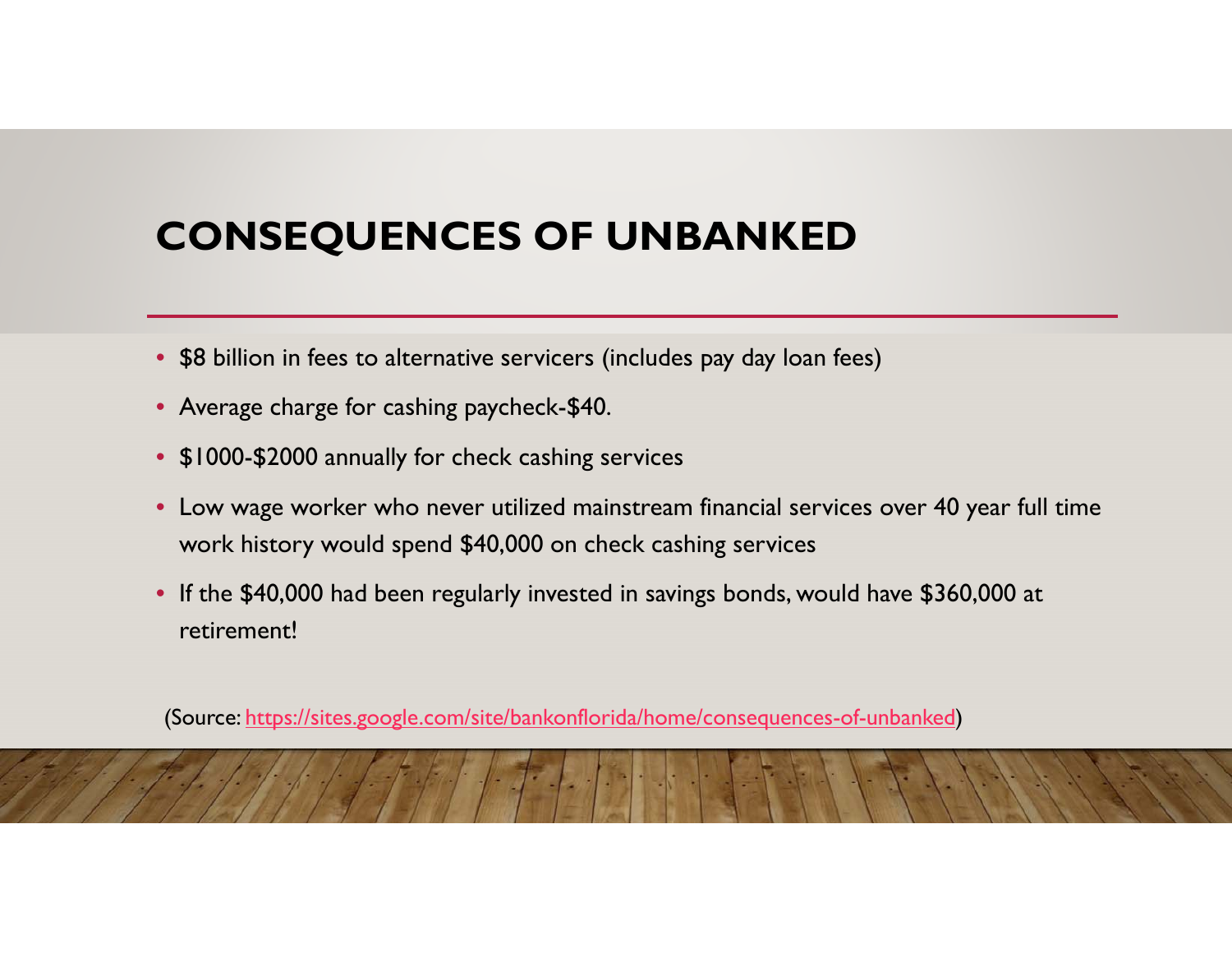#### **WHAT ARE THE CONSEQUENCES OF THESE STATISTICS TO LOW WAGE WORKERS?**

- Aren't always aware of the benefits available to them
- Are vulnerable to predatory lenders and alternative financial services:
	- The "unbanked" pay 1-10% of salary for check cashing services
	- "Pay day" loans cost workers 50 to 400% interest
	- Paid tax preparation can cost 25%+ of total refund
	- Unable to accumulate assets through savings without relationship with bank or credit union.

(Source: https://sites.google.com/site/bankonflorida/home/consequences-of-unbanked)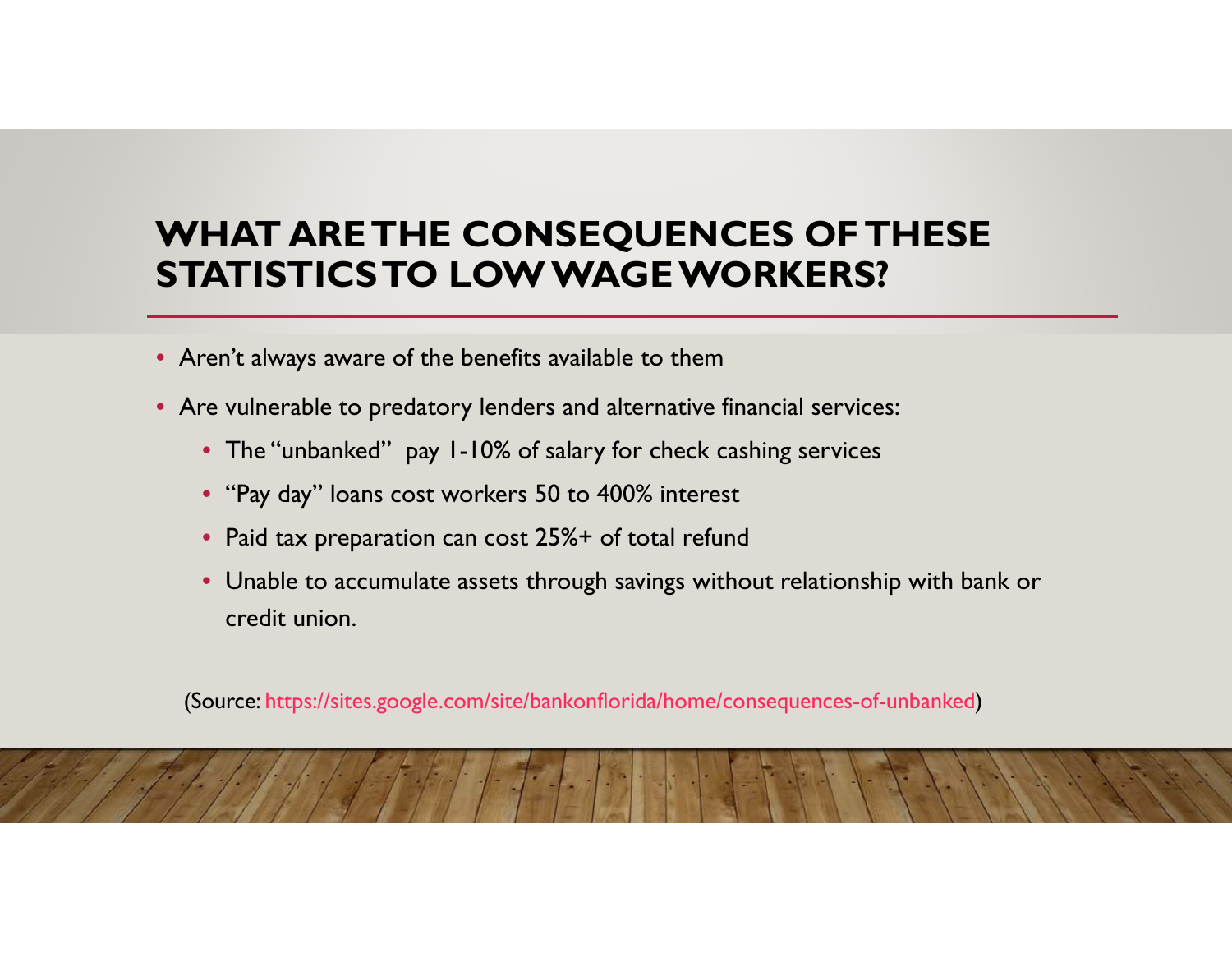## **UN AND UNDER BANKED IN FLORIDA**

- 7.0% of all households in Florida (an estimated 527,000 households) are unbanked.
- $\bullet$ 18.2% of households with an annual income of \$30,000 or less are unbanked.
- 24.2% of Black, 8.5% of Hispanic and 6.0% of other minority households are unbanked.
- • 16.8% of all households (an estimated 1,270,000 households) are underbanked. In addition, 4.8% of households (an estimated 364,000 households) may be underbanked, but their use of alternative financial services is unknown.
- 21.7% of households with an annual income of \$30,000 or less are underbanked.
- 27.1% of Black, 20.4% of Hispanic and 12.7% of other minority households are underbanked.

(Source: https://sites.google.com/site/bankonflorida/home/un-and-under-banked-in-florida)